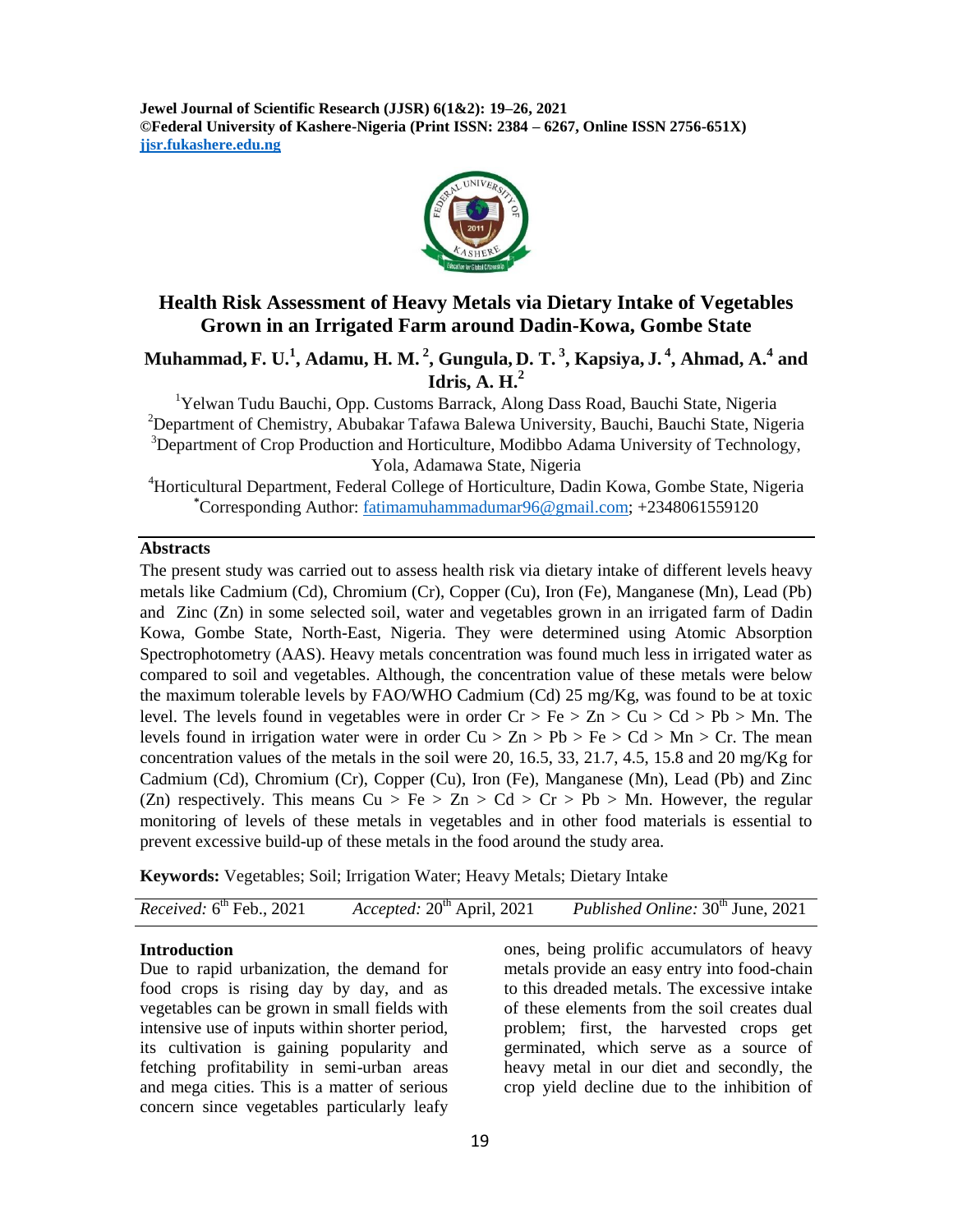metabolic processes (Sanders, *et al.,* 1987; Singh and Aggarwal, 2006).

The effect of heavy metal contamination of fruit and vegetables cannot be underestimated as these food-stuffs are important components of human diet. Fruit and vegetables are rich sources of vitamins, minerals, fibres and as well as beneficial antioxidative effects. However, the intake of heavy metal in contaminated fruit and vegetables may pose a risk to human health; hence the heavy metal contamination of food is one of the most important aspects of food quality assurance (Radwan and Salama, 2006, and Khan, *et al.,* (2008). Heavy metals, in general, are not biodegradable, have long biological shelf-lives, and have the potential for accumulation in different body organs, leading to unwanted side effects (Jarup, 2003 and Sathawara, *et al.,*  2004).

Plants take up heavy metals by absorbing them from air borne deposits on the parts of plants exposed to the air from the polluted environments as well as from contaminated soils through root systems. Also, the heavy metals contamination of fruit and vegetables may occur due to irrigation with contaminated water (Aljassir, *et al.,* 2005). Based on their persistence and cumulative behaviour as well as the probability of potential toxicity effect, the absorption of heavy metals in human diet as a result of the consumption of fruit and vegetables means that, there is a requirement for the analysis of food items to ensure that the levels of trace heavy metals meet the agreed international standards. Waste water contains substantial amount of toxic heavy metals which create problem (Chen, *et al.,* 2004).

Food and water are the main sources of our essential metals; these are also the media through which we are exposed to various toxic metals. Heavy metals are easily accumulated in the edible parts of leafy vegetables, as compared to grain crops (Mapanda *et al.,* 2005). The safe values for Copper, Lead and Cadmium in fruit and vegetables recommended by the WHO/FAO are 40, 0.3, 0.2 mg/Kg respectively

(Hussain, *et al.,* 1995). In view of these, this study was carried out with the objective to investigate and compare the concentration of some specific heavy metals (Cd, Cr, Cu, Fe, Mn, Pb and Zn) found in some selected fruit and vegetables grown in an irrigated farm of Dadin Kowa, Gombe State, Nigeria.

Addo *et al.* (2012) studied heavy metal in biosphere by human activities as an important process in the geochemical recycling of these metals. Addo *et al.,* (2012) reported that the results of the metal analysis indicated that some metallic levels were in excess of natural background and critical limits for the soil and plants respectively. However, he observed that the mean metal concentration of the soil and plants decreases as distance from the cement facility increased for most metals. This indicated that the facility which is only the industrial source in the area is the major cause of the pollutant contamination in its vicinity. Maxwell, *et al.,* (2012) carried out an assessment of some heavy metals concentration in lettuce irrigated with waste water in Tamale, Ghana. Analysis of water, soil and lettuce revealed that the concentrations of heavy metals were within the FAO recommended level.

Singh *et al.,* (2002) works on different vegetable crops on heavy metal contaminated soil which showed in metal accumulation, uptake and distribution pattern. Based on metal contamination in edible parts and whole plants, root vegetables which include radish and carrot registered lower accumulation of almost all heavy metals except Zinc (Zn) in radish root. However, leafy vegetables such as spinach, amaranthus, mustard and fenugreek recorded higher accumulation of both essential and non-essential heavy metals except Cadmium (Cd) and Nikel (Ni) which showed less accumulation in fenugreek, potato and onion. Cauliflower and cabbage, however, showed greater accumulation of Lead and Nikel but less accumulation of Copper and Cadmium. Among fruit type vegetables, pea, soybean and cluster bean showed greater accumulation of Cadmium. Generally, the root and leafy vegetables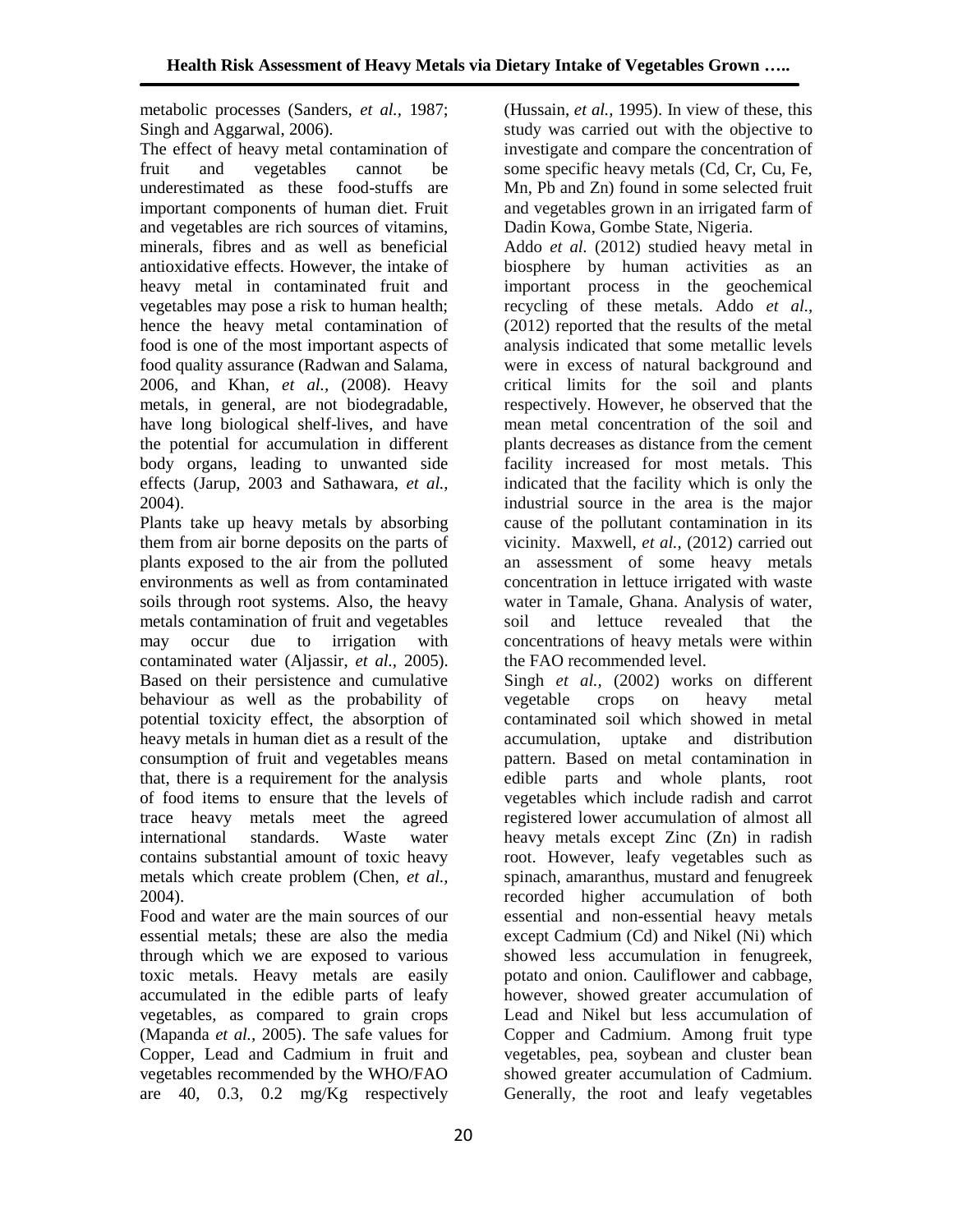such as radish, carrot, spinach, amaranthus, mustard, cauliflower and cabbage showed higher distribution of metals to the edible parts, whereas fruit type vegetables especially tomato exhibited least transport of metals to fruit except leguminous fruit vegetables. Leafy vegetables seemed to be unsafe and not suitable for cultivation on heavy metals contaminated soil (Singh *et al.,* 2002).

Orish *et at.,* (2012) assessed Lead, Cadmium and Nikel levels in food crops, fruits and soil samples from Ohaji and Owerri in South-Eastern Nigeria and estimated the potential health risk of metals. The concentration of Lead, Cadmium and Nikel in Ohaji exceeded the maximum allowable concentrations for agricultural soil as recommended by European Union (EU). An important concern for human health is the uptake of contaminant plants from soil and river (Mirela *et al.* (2000). Monu *et al.* (2008) assessed different levels of heavy metals like Iron, Manganese, Copper and Zinc in vegetables irrigated with water from different sources. The results indicated a substantial build-up of heavy metals in vegetables irrigated with waste water. However, regular monitoring of levels of these metals from effluents and sewage in vegetables and in other food materials is essential to prevent excessive build-up of these metals in the food chain (Monu *et al.,* 2008).

## **Materials and Methods**

The study was carried out in the laboratories of the Department of Science Laboratory Technology, Federal Polytechnic Bauchi, and Department of Chemistry, Abubakar Tafawa Balewa University, Bauchi, Bauchi State, Nigeria.

#### **Sample Collection**

Soil samples, fruit/vegetables and water were collected from an irrigated farm (fruit/vegetables farm) of Dadin Kowa, Gombe State. The depth of soil collected for analysis was  $0 - 15$  cm and the size/area of the farm was  $186 \text{ X } 78 \text{ m}^2$ . Water sample was collected in a transparent bottle container and refrigerated.

## **Sample Preparation and Treatment**

All the collected samples of various vegetables were washed with distilled water to remove air borne pollutants. The edible parts of the vegetables samples were weighed and air dried to high reduce moisture content. All the samples were then oven dried in a hot air oven at  $75^{00}$ C for 24 hours to remove all moisture. After hot air drying, the dried samples were ground into powder and sieved (0.02 mm sieve opening). Soil samples were grounded and sieved separately.

#### **Digestion of Samples**

For each vegetable, three powdered samples from each source of irrigation (0.5 g each) were accurately weighed and placed in crucibles. The ash was digested with perchloric acid and nitric acid (1:4) solution. The samples were left to cool and contents were filtered through Whatman filter paper No 42. Each sample solution was made up to a final volume of 25 ml with distilled water and analyzed by Atomic Absorption Spectrophotometry (AAS) (model 210 VGP ion Spectrophotometry).

#### **Standards Solution**

Standards solution of heavy metals (1000 mg/l), namely Copper, Zinc, Manganese, Iron, Lead, Cadmium and Chromium were prepared from inert solutions of varying concentrations for all the metals by diluting the standards.

#### **Secondary Stock Solution 1**

Transfer by pipette, 100 ml of standard stock solutions [1000 mg/l] of Cd, Cr, Cu, Fe, Mn, Pb and Zn and 20 ml of the standard stock solution (1000 mg/l) of cadmium to a litre standard volumetric flask, and diluted to 1 litre with deionised distilled water. This solution contains 20 mg/l Cd, and 100 mg/l Cr, Cu, Fe, Mn, Pb and Zn.

#### **Secondary Stock Solution 2**

Transfer by pipette, 100 ml of secondary stock solution 1 to a 1 litre standard volumetric flask, and diluted to 1 litre deionised distilled water. This solution contains 2 mg/l Cd and 10 mg/l Cr, Cu, Fe, Mn, Pb and Zn. Add the quantities of secondary stock solution 1 and 2 to 250 ml standard volumetric flasks, each containing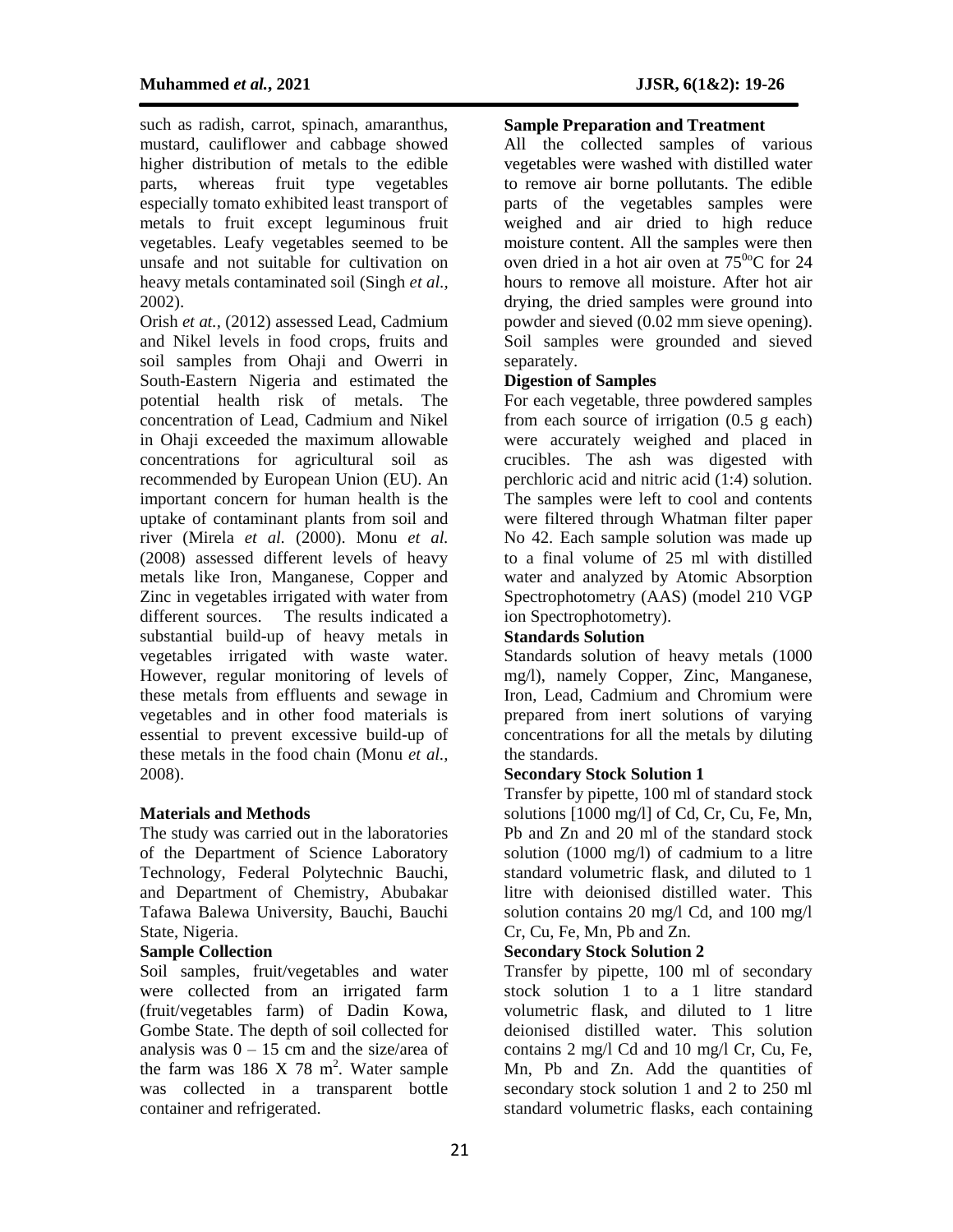2, 5 ml nitric acid and 25 ml perchloric acid and dilute to 250 ml with deionised distilled water.

## **Data Analysis Daily intake of metals (DIM)**

The daily intake of metals (DIM) was assessed to estimate the average daily loading of metal into the body system of a specified body weight of a consumer. Although this does not take into account the possible metabolic ejection of the metals, it will however tell the possible ingestion rate of a metal in question. The daily intake of metal in this study was calculated based on the formula proposed by (Sajjad *et al.,* 2009). The average adult daily vegetable intake rate of 0.345 kg/person/day and body mass of 55.9 kg was used as reported by (Wang *et al.,* 2005).

The daily intake of metals (DIM) was calculated by the following equation:

 $DIM = \frac{Cplant(mg/kg) X K (kg/day)}{}$  $BM (kg)$ 

Where  $C_{\text{plant}}$ , K, and BM represent the heavy metal concentrations in plants (mg/kg), conversion factors daily intake of vegetables and average body weight respectively.

## **Results**

The results obtained can be seen in Table 1, 2 and 3. Table 1 shows the concentrations of heavy metals in an irrigated soil, Table 2 shows the concentrations of heavy metals in the vegetables grown while Table 3 shows heavy metal concentrations in the irrigated water. Cadmium (Cd) concentrations in Table 1 were 15, 20 and 25 mg/kg for soil sample 1, 2 and 3 respectively. Cadmium concentrations in Table 2 for the vegetables were 25, 25, 25 and 15 mg/kg for spinach, tomato, pepper and sweet pepper respectively, while the Cadmium found in the irrigation water was 2.5 mg/l. The highest concentration of Chromium in Table 1 was in soil sample 3 with the value of 16 mg/kg, however, the mean value for Chromium in the soil was 16.5. In Table 2, the Chromium level found in vegetables was in pepper with Cr value of 46 mg/kg while in Table 3, the Chromium value found in the irrigation water was 2.07 mg/l. Copper (Cu)

concentration was found to be highest in soil sample 2 with the value of 45 mg/kg in Table 1. However, the average mean value of Copper from Table 1 was 33 mg/kg. In Table 2, sweet pepper had the highest concentration of 32 mg/kg while in Table 3, the concentration of Copper in the irrigation water was 18.25 mg/l. From the result, the highest and the mean concentrations of Iron in Table 1 in the soil were 29 and 21.7 mg/kg respectively. In Table 2, Iron was found to be highest in pepper with its value of 42 mg/kg while in Table 3, the value of Iron found in irrigation water was 7.6 mg/l.

The average mean concentrations of Manganese were 4.5 and 9 mg/kg in Table 1 and 2 respectively while Manganese in Table 3 was 2.5 mg/L. The standard for irrigation water approved by National Environmental Quality Standard (NEQS) for Mn is 1.5µg/ml. The mean concentration of Lead in Table 1 was 15.8 mg/kg and the highest concentration of Lead was found in soil sample 1 with value of 38.5 mg/kg, in Table 2, the concentration of Lead was found to be higher in spinach with value of 11.5 mg/kg and Table 3 shows 11.25 mg/l concentration of Lead in the irrigation water.

The average mean concentration of Zinc was found to be 20 and 23.25 mg/kg and the highest value of 25 and 35 mg/kg were obtained from soil sample 1 and pepper in Table 1 and 2 respectively. In Table 3, the Zn concentration was found to be 14.5 mg/l in the irrigation water.

Consequently, the daily intake of metals were estimated according to the average vegetable consumption grown in treated wastewater irrigated soils for adults and are given in Table 4.

# **Discussion**

These values of Cadmium shows that it has a high value and is said to be at toxic level, since the detection limits for Cadmium is 0.07 mg/l WHO (2004). Cadmium from the result obtained shows that it is below the recommended concentration of 100 mg/kg in soil (Tanzanian Standard, 2003). Cadmium is extremely toxic; it causes learning disability and hyper activities in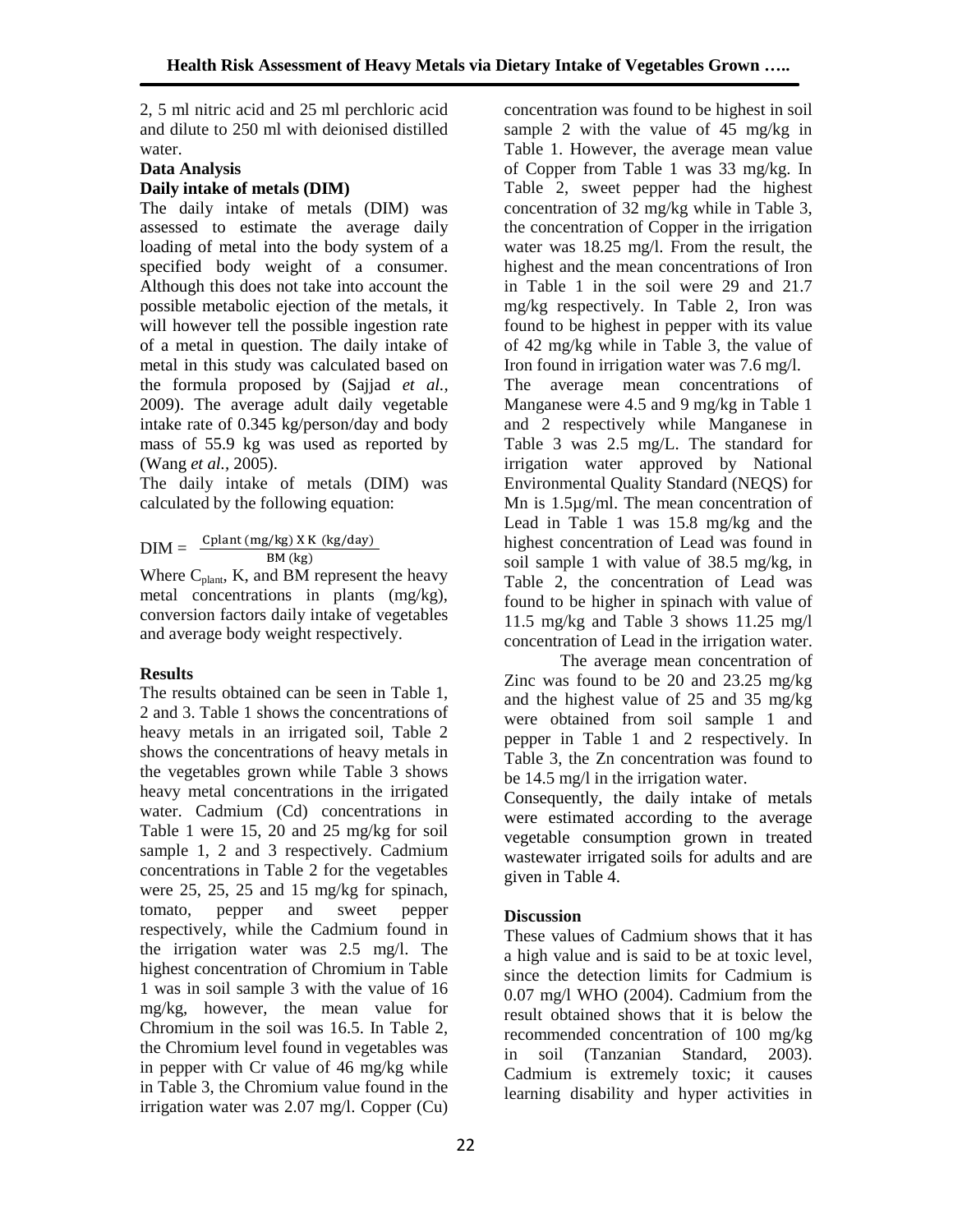| <b>Sample</b>          | <b>admium</b> | hromium!                   | $\mathcal{L}$ opper                | <b>Iron</b>      | <b>Manganese</b> | Lead                             | Zinc                |
|------------------------|---------------|----------------------------|------------------------------------|------------------|------------------|----------------------------------|---------------------|
| $\sim$<br>$\mathbf{u}$ | …             | $\sim$<br>$1 \overline{2}$ | $\sim$<br>ے ب                      | $\gamma$<br>ر سه | т.               | 38.5                             | $\sim$ $\sim$<br>ر_ |
| S <sub>2</sub>         | 20            | ∠⊥                         |                                    |                  | $+$              |                                  |                     |
| S <sub>3</sub>         | າ ເ<br>ر 2    | 1 V                        | $\sim$<br>$\overline{\phantom{m}}$ |                  | $+ \sim$         |                                  | $\mathbf{v}$        |
| Mean                   | 20            | $\sim$ $\sim$<br>16.5      | $\sim$<br>ັບ                       | 217<br><u>.</u>  | т.               | $\overline{\phantom{0}}$<br>19.0 | $\Omega$<br>∠∪      |

**Table 1: Heavy metal concentrations in irrigated soil (100 mg/kg)**

S= Soil sample

**Table 2: Heavy metal concentrations in grown vegetables (100 mg/kg)**

| Vegetable           | <b>Cadmium</b> | Chromium | $\mathcal{L}$ opper | <b>Iron</b> | <b>Manganese</b> | Lead | Zinc    |
|---------------------|----------------|----------|---------------------|-------------|------------------|------|---------|
| Spinach             | 25             | 41       | ↩.                  |             |                  | 11.J | 20      |
| Tomato              | 25             | 10       | $\sim$<br>∼         |             |                  | 2.2  | 10      |
| Pepper              | 25             | 46       | ا ت                 | 42          |                  | 4.5  | JJ      |
| <b>Sweet Pepper</b> | 15             | 33       | $\Omega$<br>32      |             |                  | 16   | ററ<br>∼ |
| Mean                | 20             | 26       | 28.25               | 22.25       | 7.75             | 8.55 | 23.25   |

**Table 3: Heavy metal concentrations in the irrigation water (100 mg/l)**

| Sample              | $-$<br>рH                   | emperature              | admium | <b>hromium</b>                     | $\therefore$ opper                           | Iron    | <b>Aanganese</b> | Lead | $\sim$<br>Zinc |
|---------------------|-----------------------------|-------------------------|--------|------------------------------------|----------------------------------------------|---------|------------------|------|----------------|
| water<br>~<br>тоянс | . .<br>$\ddot{\phantom{0}}$ | $-00<$<br>$\sim$<br>ں ۔ | ں ۔    | $\sim$<br>$\overline{\phantom{a}}$ | $\sim$<br>$\sim$<br>. .<br>$\sim$<br>. v. 20 | $\cdot$ | $\sim$<br>,,,,   | .    | .              |

**Table 4: Daily Intake (DIM, mg/day) of Cd, Cr, Cu, Fe, Mn, Pb And Zn In Individual Vegetables**

| <b>Vegetables</b>   | Cadmium | Chromium     | Copper | Iron  | <b>Manganese</b> | Lead  | Zinc  |
|---------------------|---------|--------------|--------|-------|------------------|-------|-------|
| Spinach             | 0.154   | 0.253        | .667   | 0.093 | 0.056            | 0.071 | 0.123 |
| Tomato              | 0.154   | 0.099        | .667   | 0.093 | 0.025            | 0.014 | 0.099 |
| Pepper              | 0.154   | 0.284        | .667   | 0.080 | 0.056            | 0.028 | 0.216 |
| <b>Sweet Pepper</b> | 0.154   | 0.204        | .197   | 0.259 | 0.056            | 0.099 | 0.136 |
| Mean                | 0.154   | 0.210        | 0.174  | 0.131 | 0.048            | 0.053 | 0.143 |
| WHO/FAO (mg/day)    | 0.060   | $0.05 - 0.2$ |        | 18-20 | 1.8-2.3          | 0.214 | 60    |

WHO/FAO values in mg/day are based on a 60 kg body weight adult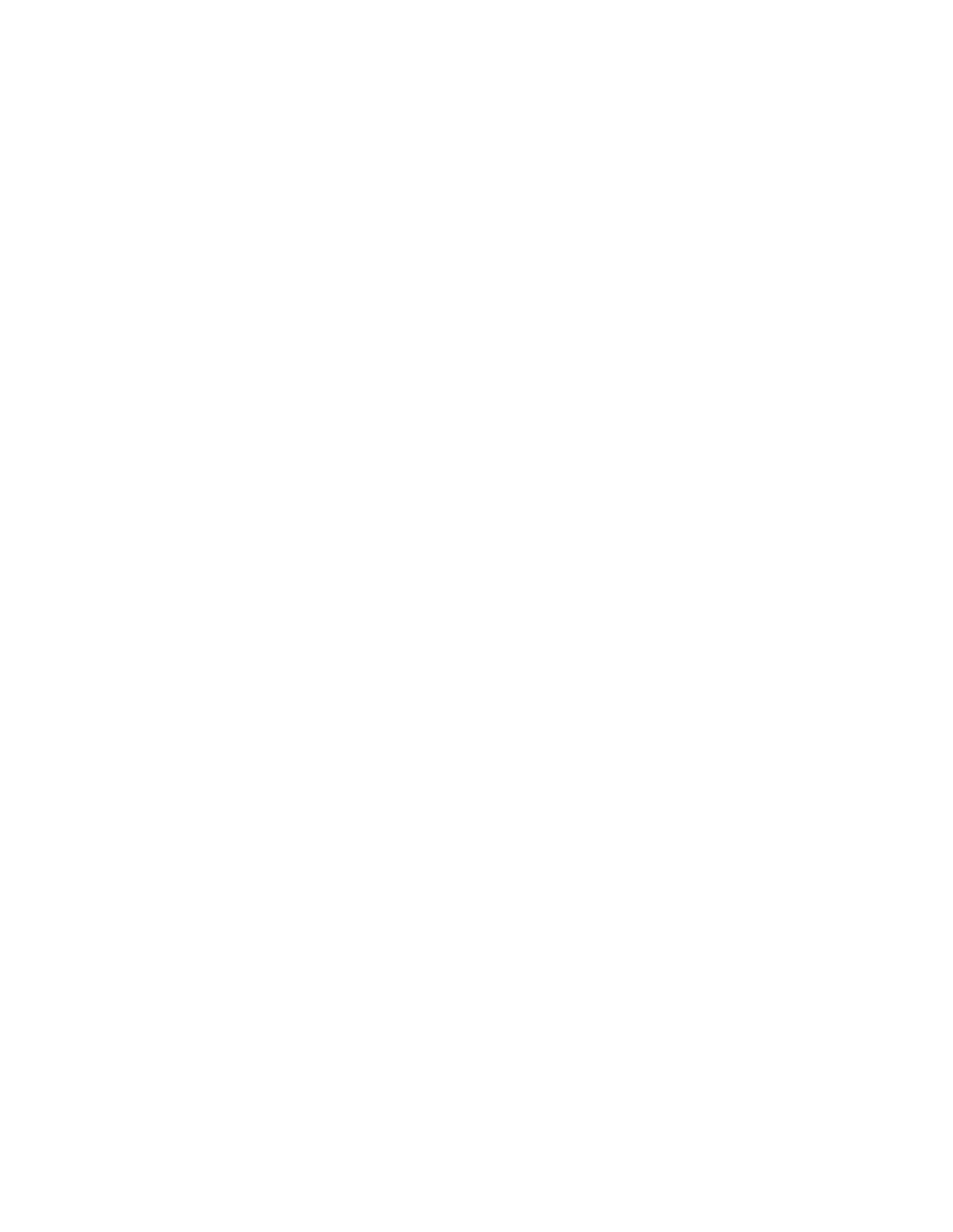Children, Khan, (2008). It can be said that they Chromium were below the (Tanzanian Standard, 2003) maximum limits of 200 mg/kg. High concentration of Cr shows that it is carcinogenic. Chromium plays a vital role in the metabolism of cholesterol, fat and glucose. Its deficiency causes hyperglycemia, elevated body fat and decreased sperm count (Hunt, 2013). It has been estimated that whatever is taken as food might cause metabolic disturbance if it does not contain the permissible upper and lower limits of heavy metals. Thus, both deficiency and excess of essential micronutrients (Iron, Zinc and Chromium) may produce undesirable effect (Konofal *et al.,* 2004; Kocak *et al.,* 2005).

According to (Tanzanian Standard 2003), Copper permissible limit in the soil is 100 mg/kg and for vegetables is 40 mg/kg. Therefore, the results obtained shows that the Copper values were below the (Tanzanian Standard, 2003) limits of 100 mg/kg and 40 mg/kg for soil and vegetables respectively. Copper being an essential trace element, is necessary for many enzymes. It needed for normal growth and development. Iron is not an essential constituent for all plants and animals at higher concentration, it causes tissue damage and also responsible for anaemia neurodegenerative conditions in human (Adeleka and Abegunde, 2011). It may be higher due to high absorption capacity of plant root or it may be due to the presence of higher amount of Iron in the respective soil.

Manganese is very essential trace heavy metals for plant and animal growth. Its deficiency produces severe skeletal and reproduces abnormalities in mammals (Jarup, 2003). However, concentration of Lead in soil and vegetables does not exceed the (Tanzanian Standard, 2003). The concentration of Lead in the irrigation water exceeds the WHO (2004) drinking water limit of 0.01 mg/l. The values had low level of Zinc as compared to the maximum value of 40 mg/l in food proposed by WHO (2004). Finally, the general low levels of heavy metals may indicates the existence of little or no industrial activities such as

battery production, metal production, metal smelting and cable coating which are known to be major contributing factors for these metals in the environment (Bigdeli and Seilsepour, 2008).

In the present study, the mean DIM values of 1.154 and 0.210 for Cd and Cr respectively were higher than the WHO/FAO 2007 values. The DIM values for Cu, Fe, Mn, Pb and Zn were within the safe limit of the Joint WHO/FAO values, considering their large standard deviations of 0.174, 0.131, 0.048, 0.053 and 0.143 respectively. Thus, the DIM values for Cu, Fe, Mn, Pb and Zn were far below the 60 mg/day (WHO/FAO 2007). According to findings of this study, it can therefore be concluded that the local population certainly ingest high levels of Cd and Cr. Once these metals enter the human body, they can lead to high health risks (Khan *et al.,* 2010).

#### **Conclusion**

Among other routes, food is one of the main sources of consumer exposure to heavy metals. Since increased dietary metals intake may contribute to the development of various disorders. The soil sample and vegetables were both found to be below the maximum limits of heavy metals. Thus, the deficiency and excess of essential micronutrients (Iron, Zinc and Chromium) may produce undesirable effects. On the other hand, the irrigation water exceeded the permissible limit set by (World Health Organization, 2004) and (Tanzanian Standard, 2003) for drinking water. Various heavy metals in soil and water are consequences of wide range of human activities in the area.

#### **Acknowledgements**

I want to acknowledge with sincere gratitude the supervision and guidance given to me by two sagacious and scholarly professors; Professor H. M. Adamu and Professor D. T. Gungula, their commitment in every aspect of the work starting from the conception to the completion of this study encourage me. I am also grateful to Mr. J. Kapsiya and Mr. A. Ahmad both from the Department of Horticultural Technology for their technical inputs and generosity to donate vegetables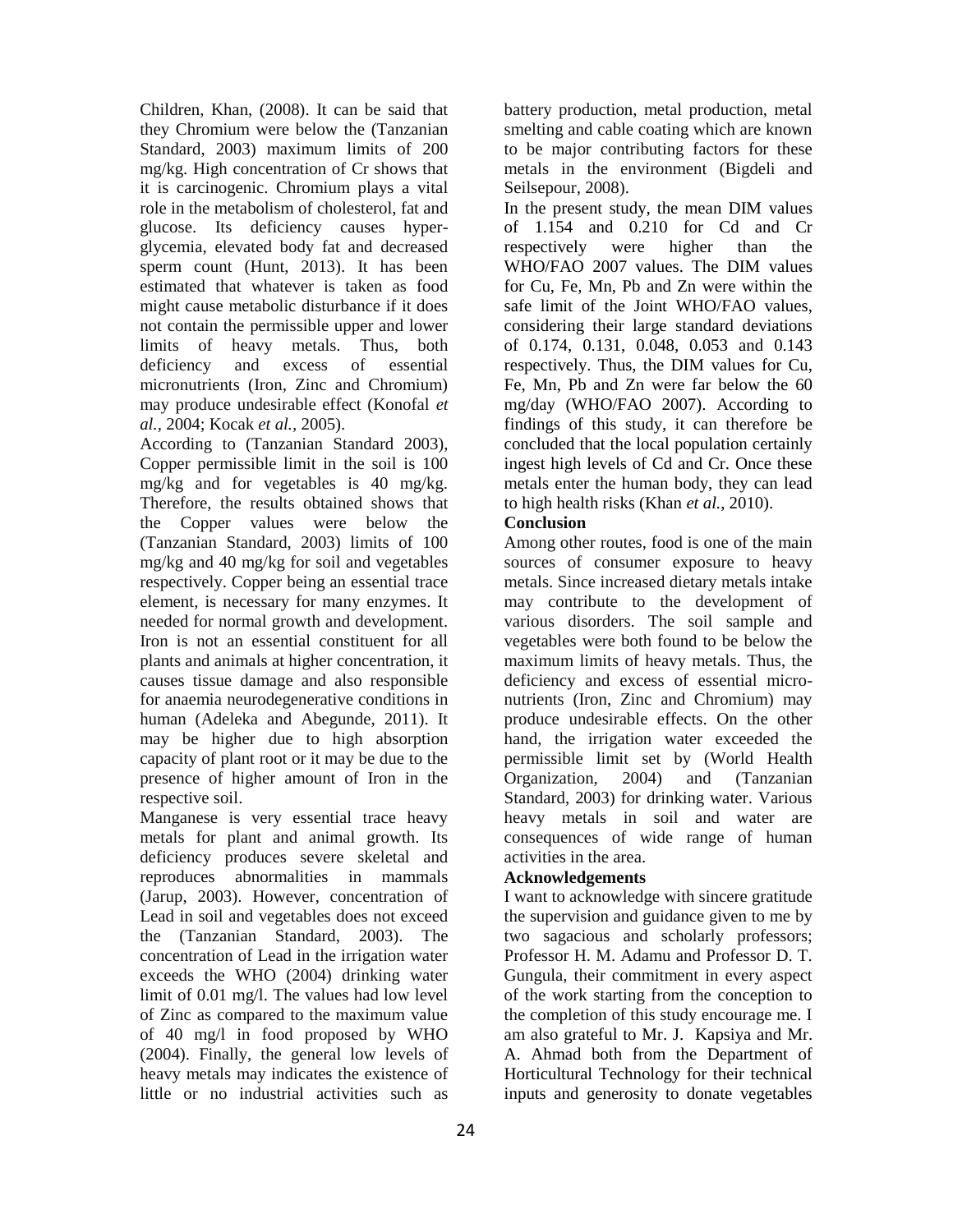from their organic farming used in this study and also Mr A. H. Idris of the Department of Chemistry, with his endless help with spectrometry analysis.

### **References**

- Addo, M. A., Darko, E. O., Gordon, C. and Gbadago, K. J. (2012). Evaluation of Heavy Metals Contamination of Soil and Vegetables in the Vicinity of a Cement Factory in the Volta Region, *International Journal of Science and Technology* 2(1): 40-48
- Adelekan, B. A. and Abegunde, K. A. (2011). Heavy Metals Contamination of soil and ground water at automobile mechanic village in Ibadan, Nigeria. *International Journal of Physics Science* 6(5): 1045-1058
- Aljassir, M. S., Shaker, A. and Khaliq M. (2005). Deposition of Heavy Metals on green leafy vegetables sold on road side of Riyadh city, Saudi Arabia. Bulletin of Environmental Contamination and Toxicology 75(5): 1020 -1027
- Bigdeli, M. and Seilsepour, M. (2008). Investigation of metals accumulation in some vegetables irrigated with waste water in Shahre – rey – Iran*. Journal of Agricultural Environmental Science*   $4(1)$ : 55-60
- Chen, Y., Wang, C. and Wang Z. (2005). Residues and sources identification of persistent organic pollutants in farmland soils irrigated by effluents from biological treatment plants. *Environment International* 31: 778-783
- Hussain, A., Baroon, M., Al-Khalafawi, T., Al-Ati and Sawaya, W. (1995). Toxic metals in imported fruits and vegetables marketed in Kuwait. *Environment International* 21 (6): 803- 805
- Hunt, J. R. (2013). Bioavailability of Iron, Zinc and other trace minerals from vegetarian diet. *American Journal of Clinical Nutrition* 78(3): 6335-695
- Jarup, L. (2003). Hazards of Heavy Metal<br>Contamination. British Medical Contamination. *British Medical Bulletin* 68: 167-183
- Khan, S. A., Khan, L., Hussain, I. and Marwat, K. B. (2008). Profile of heavy metals in selected medicinal plant. *Journal of Weed Science and Research*  14(2): 101-110
- Khan, S.. Rehman, S., Khan, A. Z., Khan, M. A. and Shah, M. T. (2010). "Soil and vegetables enrichment with heavy metals from geological sources in Gilgit, northern Pakistan. *Ecotoxicology and Environmental Safety*. 73: 1820–1827.
- Kocak, S., Tokusoglu, O. and Aycan, S. (2005). Some heavy metals and trace essential element detection in canned vegetables foodstuffs by differential pulse polarography (DPP). *Electronic Journal of Environmental Agriculture Food Chemistry*. 4: 871- 878
- Konofal, E., Arnulf, I. and Mouren, C. (2004). Iron deficiency in Children with attention-deficit/hyperactivity disorder. Archives of paediatrics and adolescent medicine. 158(12): 1113- 1115
- Mapanda, F., Manjwajana, E. N., Nyamangra, J. and Giller, K. E. (2005). The effect of long term irrigation using wastewater on heavy metals content of soils under vegetables in Harare, Zimbbabwe. *Journal of Agriculture, Ecosystem and Environment*. 107(2-3): 151-165
- Maxwell, A., Apori, N. and Michael K. (2012). Assessment of Heavy Metals in Waste-water irrigated lettuce in Ghana. The casp Tamale municipality. *Journal of Sustainable Development* 5(11): 93- 10
- Mirela, M., Cecilia, E., Marin, S. and Bela, A. (2000). Heavy Metals availability for plant in a mining area from Northwestern Romania. Reasearch Institute for Analytical Instrumentation, 67b Donath, Cluj-Napoca 400293
- Monu, A. Bala, K., Shweta, R. and Neeraj, N. (2008). Heavy Metals Accumulation in vegetables irrigated with water from different sources. *Journal of Food Chemistry* 11: 811-815